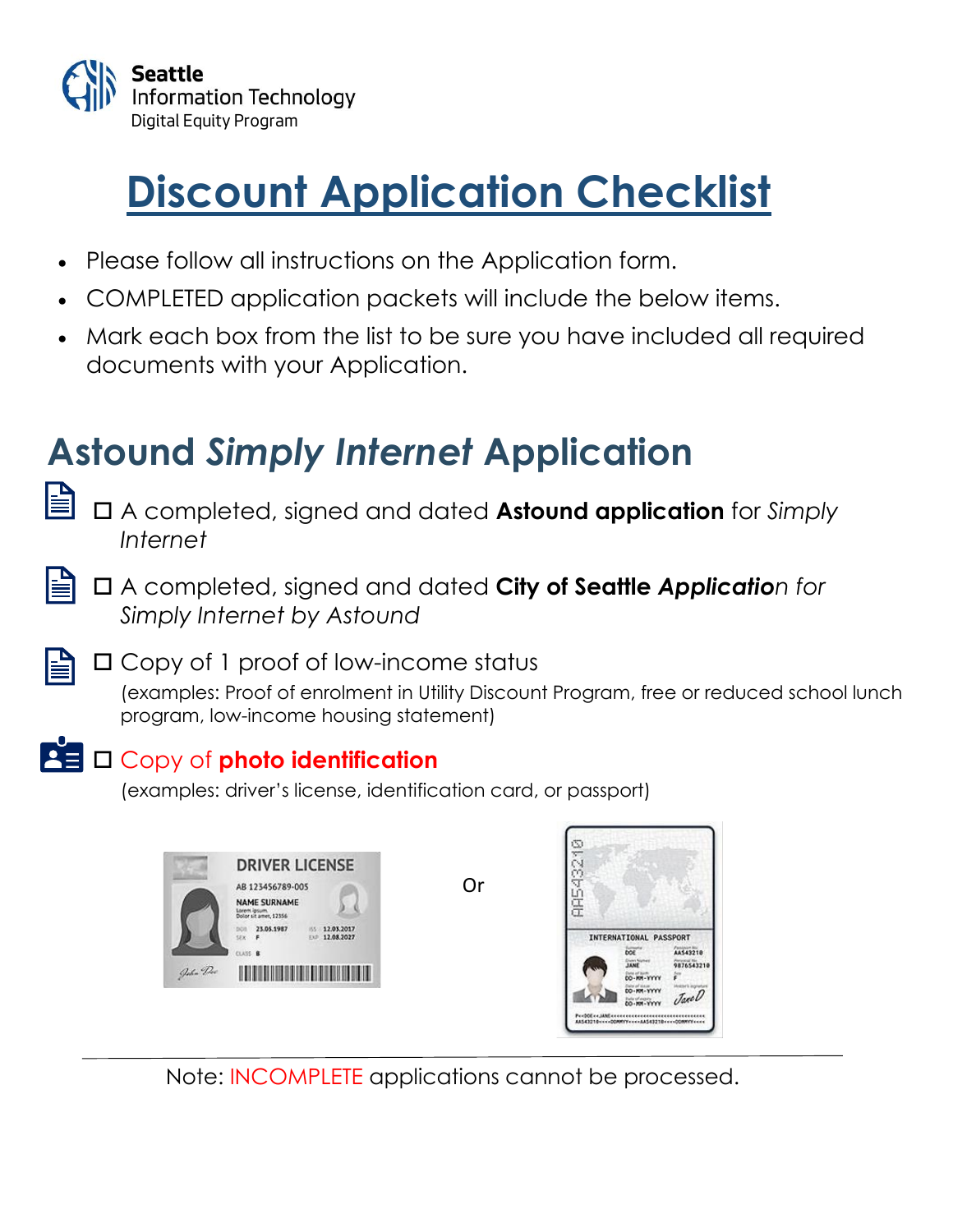# **Simply Internet** astound by wave

*Simply Internet* provides a high-speed connection that enables a qualifying household to get online for a low monthly rate of \$9.95. Please complete the following application form and carefully review the information provided here.

**This application is confidential and will only be used to verify your eligibility in Astound Broadband's** *Simply Internet* **program.**

#### **1. Customer Information**

| First Name                    | Last Name |        |  |  |
|-------------------------------|-----------|--------|--|--|
|                               |           |        |  |  |
| Address                       |           | Apt #: |  |  |
|                               |           |        |  |  |
| City/State/ZIP:               |           |        |  |  |
|                               |           |        |  |  |
| Preferred Contact Phone #:    |           |        |  |  |
|                               |           |        |  |  |
| <b>Current Email Address:</b> |           |        |  |  |
|                               |           |        |  |  |

#### **2. Service Order Summary**

| Simply Internet Service: up to 50 Mbps | \$9.95               |
|----------------------------------------|----------------------|
| Professional installation              | Included - no charge |
| Home networking equipment rental       | Included - no charge |

- Astound provides all necessary installation services and equipment to provide basic connectivity and wireless internet service at no additional fee
- Should you decide to cancel service, you will need to return all equipment to Astound. Any unreturned equipment will be billed at full replacement value
- This program is subject to our residential service availability
- Astound may terminate the Simply Internet service plan with 30-days' prior notice to you

**Visit your local Astound store** To sign up or check service availability

1-855-852-5380 wavesimplyinternet.com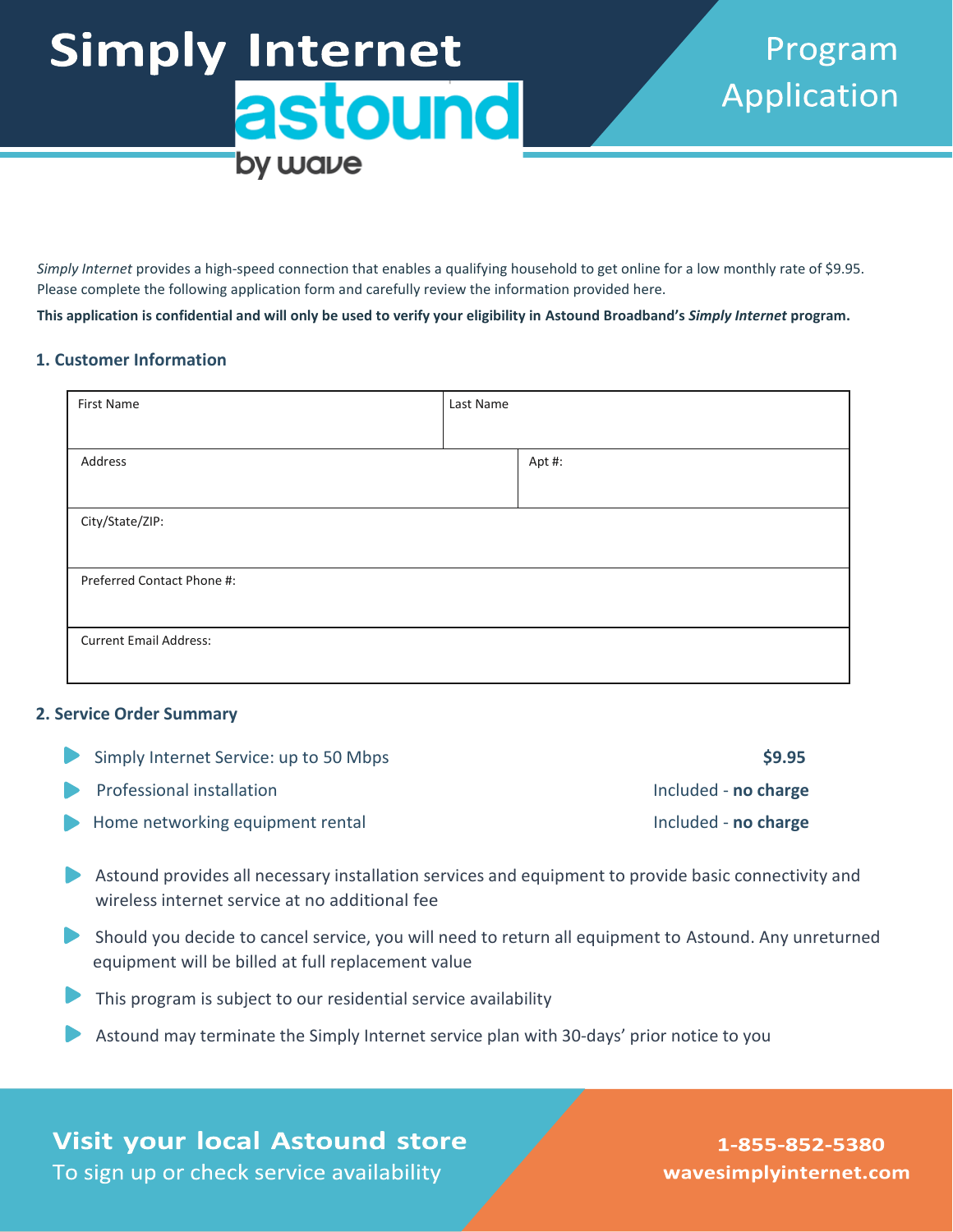#### **3. Qualification and Confirmation**

Please check if you participate in the qualifying Federal or State program listed below:

#### **National School Lunch Program's Free Lunch Program**

**Seattle Free or Reduced School Lunch Program** *Approved by the City of Seattle's Free or Reduced School Lunch Program*

**Seattle Utility Discount Program** *Approved by the City of Seattle's Utility Discount Program (UDP)*

**Seattle Low Income Resident** *City of Seattle — Low Income Resident*

#### **Confirmation:**

- **•** I confirm that I qualify for and participate in the program I selected above, and I will provide Astound with any necessary documentation to demonstrate my participation and qualification.
- Should my enrollment in the above program end, I understand that I will no longer qualify for Astound's Simply Internet service. I will inform Astound immediately upon the end of my participation in the program and my Simply Internet plan will terminate. If this happens, I understand that Astound may provide new service options for me at regular rates.
- If I discontinue service with Astound at any time, I will return my home networking equipment. I understand that if I fail to return my equipment, I will be charged for the equipment's full replacement value.
- I understand that Astound provides only one Simply Internet connection per household and that the service address provided above is my primary residence - not a second home or business.

Signature Date Date of the Date of the Date of the Date of the Date of the Date of the Date of the Date of the Date of the Date of the Date of the Date of the Date of the Date of the Date of the Date of the Date of the Dat

#### **4. Submit Application**

Please bring this completed application and proof of qualification to a local Astound retail location. Visit **wavesimplyinternet.com** to see a full list of current participating Astound store locations.

• *Seattle residents: please mail your completed application AND A COPY OF YOUR PHOTO ID to Seattle Office of Cable Communications, P.O. Box 94709, Seattle, WA 98124-4709; Phone: 206-684-8498, Email: cable\_support@seattle.gov.*

A retail sales representative will:

- Check service availability at your location
- Verify program qualification
- Set up your account
- Schedule an installation appointment

Have questions or need help with your application? The City of Seattle's Office of Cable Communications can help! Call (206) 684-8498 or email cable\_support@seattle.gov

For residential service only. Taxes will apply. Prices and packages subject to change. Not available in all areas. Other restrictions may apply.

**Visit your local Astound store** To sign up or check service availability

1-855-852-5380 wavesimplyinternet.com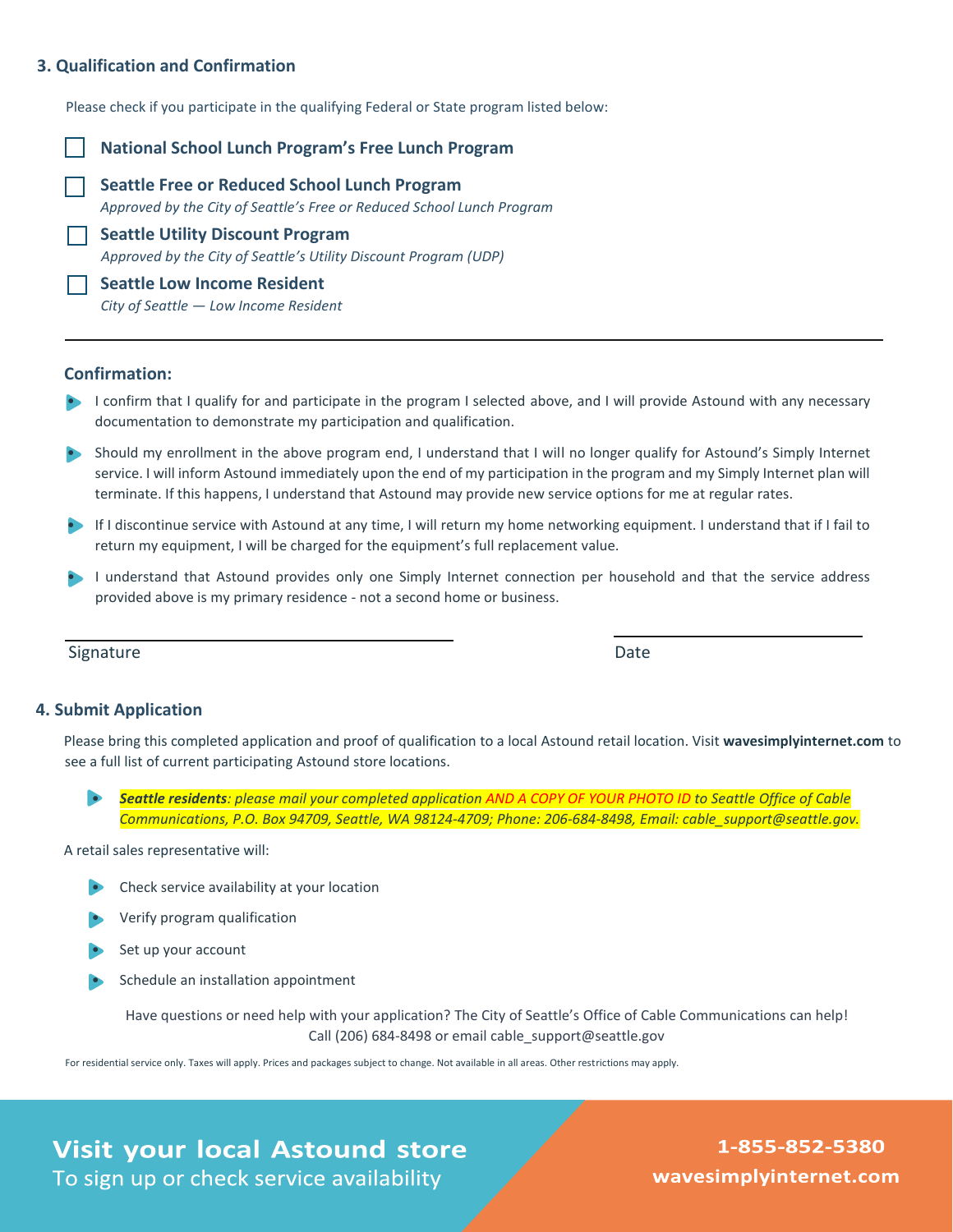

Information Technology Department **Human Services Department** Office of Cable Communications **Mayor's Office for Senior Citizens** Mayor's Office for Senior Citizens

#### **Application for** *Simply Internet* **by Astound Broadband**

| Purpose and Eligibility. Astound's Simply Internet provides basic internet service and wireless connectivity for \$9.95 per month<br>for qualifying families and eligible residents. There is no contract and no fees for equipment and installation. For details on          |  |  |  |
|-------------------------------------------------------------------------------------------------------------------------------------------------------------------------------------------------------------------------------------------------------------------------------|--|--|--|
| eligibility criteria and income guidelines, please see the backside of this sheet.                                                                                                                                                                                            |  |  |  |
| Name: Name: Name: Name: Name: Name: Name: Name: Name: Name: Name: Name: Name: Name: Name: Name: Name: Name: Name: Name: Name: Name: Name: Name: Name: Name: Name: Name: Name: Name: Name: Name: Name: Name: Name: Name: Name:                                                 |  |  |  |
| Zip: the contract of the contract of the contract of the contract of the contract of the contract of the contract of the contract of the contract of the contract of the contract of the contract of the contract of the contr                                                |  |  |  |
|                                                                                                                                                                                                                                                                               |  |  |  |
|                                                                                                                                                                                                                                                                               |  |  |  |
| <b>Residence (check one):</b>                                                                                                                                                                                                                                                 |  |  |  |
| $\Box$ I am the legal owner-occupant of my residence                                                                                                                                                                                                                          |  |  |  |
| $\Box$ I am the legally responsible lessee/tenant of my rental residential unit.                                                                                                                                                                                              |  |  |  |
| <b>Type of Discount (check one):</b><br>$\Box$ Enrolled in the Seattle Utility Discount Program                                                                                                                                                                               |  |  |  |
| $\Box$ Have a child enrolled in the National School Lunch Program (requires a referral form from child's school)                                                                                                                                                              |  |  |  |
| $\Box$ Living in low-income housing or receiving Section 8 Housing Choice Voucher (SHA, Low Income Housing Institute, etc.)                                                                                                                                                   |  |  |  |
| $\Box$ Low-income, with a total household income less than 70% of the State's Median Income level (see p. 2)                                                                                                                                                                  |  |  |  |
| Total number of people in your household: ________                                                                                                                                                                                                                            |  |  |  |
| Total yearly or monthly income from all sources: _________________________                                                                                                                                                                                                    |  |  |  |
| Changes in Circumstances. If my household income exceeds 70% of the state median income, I understand that I will no longer<br>be eligible for the discount. I agree to promptly notify Astound of any such change in income status, or if I have moved from this<br>address. |  |  |  |
| Continuation. I understand that Astound's discount program may be discontinued at sole discretion of the company.                                                                                                                                                             |  |  |  |
| Certification: I certify that I have read and understand the information on this application, and to the best of my knowledge all<br>information provided on this form is true.                                                                                               |  |  |  |

**Return completed form and supporting documents to:** *City of Seattle* • *Office of Cable Communi cations* • *PO Box 94709* • *Seattle WA 98124-4709*

*Signature: Date:*